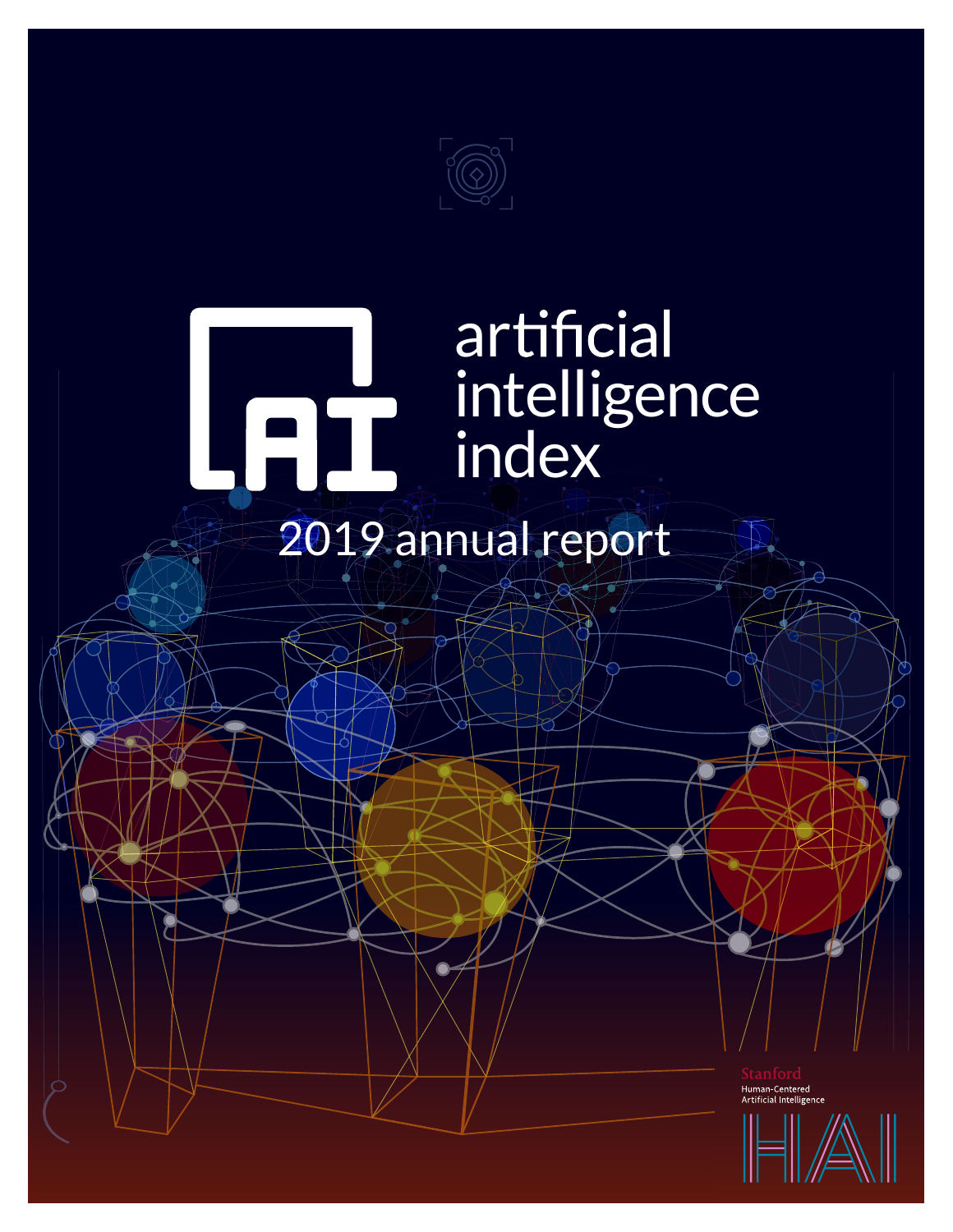



## **Steering Committee**

Raymond Perrault (report coordinator) *SRI International* 

> Yoav Shoham (chair) *Stanford University*

Erik Brynjolfsson *MIT*

> Jack Clark *OpenAI*

John Etchemendy *Stanford University* 

Barbara Grosz *Harvard University* 

Terah Lyons *Partnership On AI* 

James Manyika *McKinsey Global Institute* 

> Juan Carlos Niebles *Stanford University*

## **Project Manager and Report Editor-in-Chief**

Saurabh Mishra *Stanford University*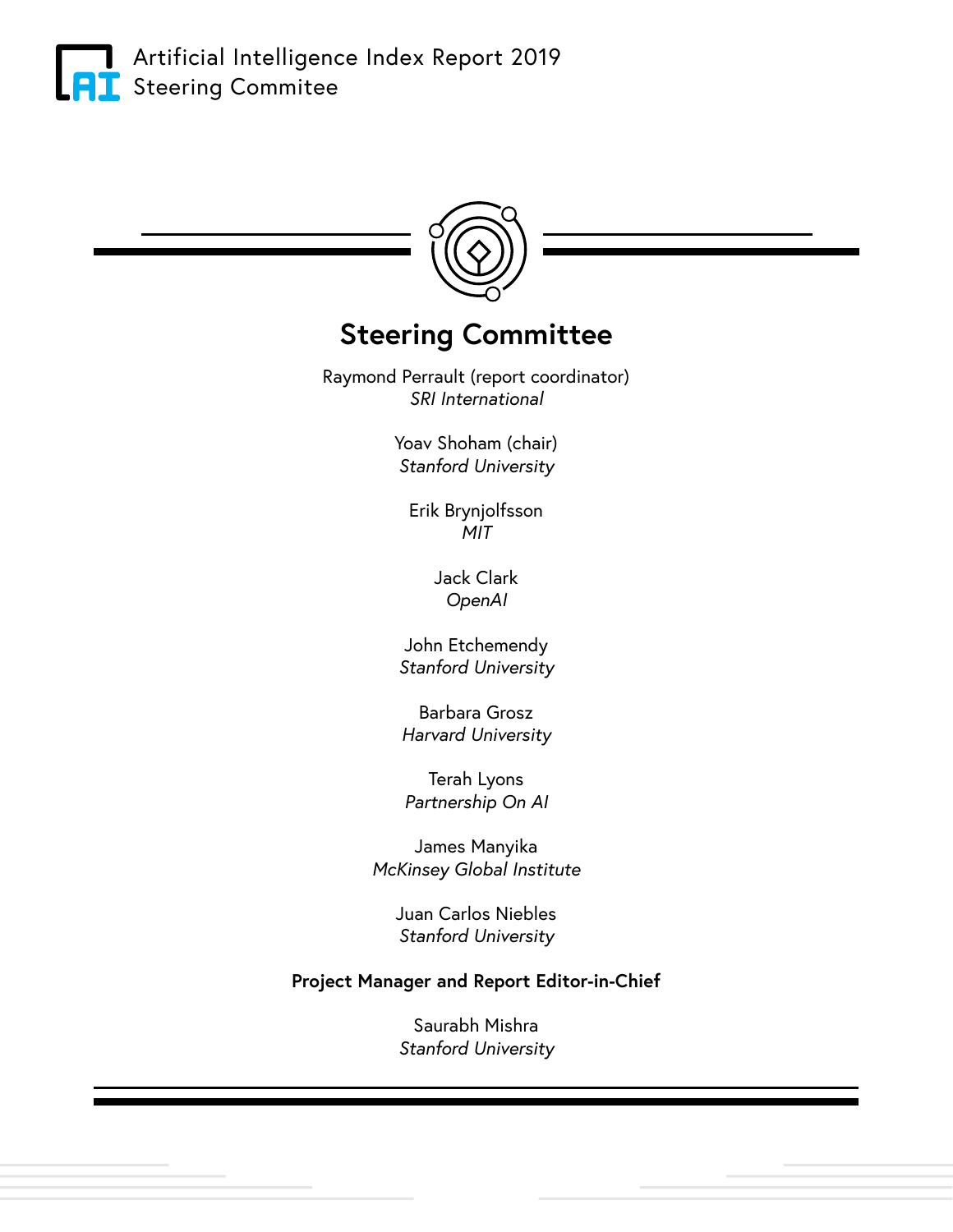<span id="page-2-0"></span>

 $\overline{\Gamma}$ 

 $\mathbf{L}$ 



**Table of Contents**

┓

 $\Box$ 

|                  | <b>Introduction</b><br><b>Report Highlights</b><br><b>Acknowledgements</b> | 4<br>5<br>9 |
|------------------|----------------------------------------------------------------------------|-------------|
| <b>Chapter 1</b> | <b>Research and Development</b>                                            | 12          |
| <b>Chapter 2</b> | Conferences                                                                | 37          |
| Chapter 3        | <b>Technical Performance</b>                                               | 47          |
| Chapter 4        | <b>The Economy</b>                                                         | 71          |
| <b>Chapter 5</b> | <b>Education</b>                                                           | 106         |
| Chapter 6        | <b>Autonomous Systems</b>                                                  | 127         |
| <b>Chapter 7</b> | <b>Public Perception</b>                                                   | 136         |
| Chapter 8        | <b>Societal Considerations</b>                                             | 146         |
| <b>Chapter 9</b> | <b>National Strategies and</b><br><b>Global AI Vibrancy</b>                | 156         |
|                  | <b>Technical Appendix</b>                                                  | 182         |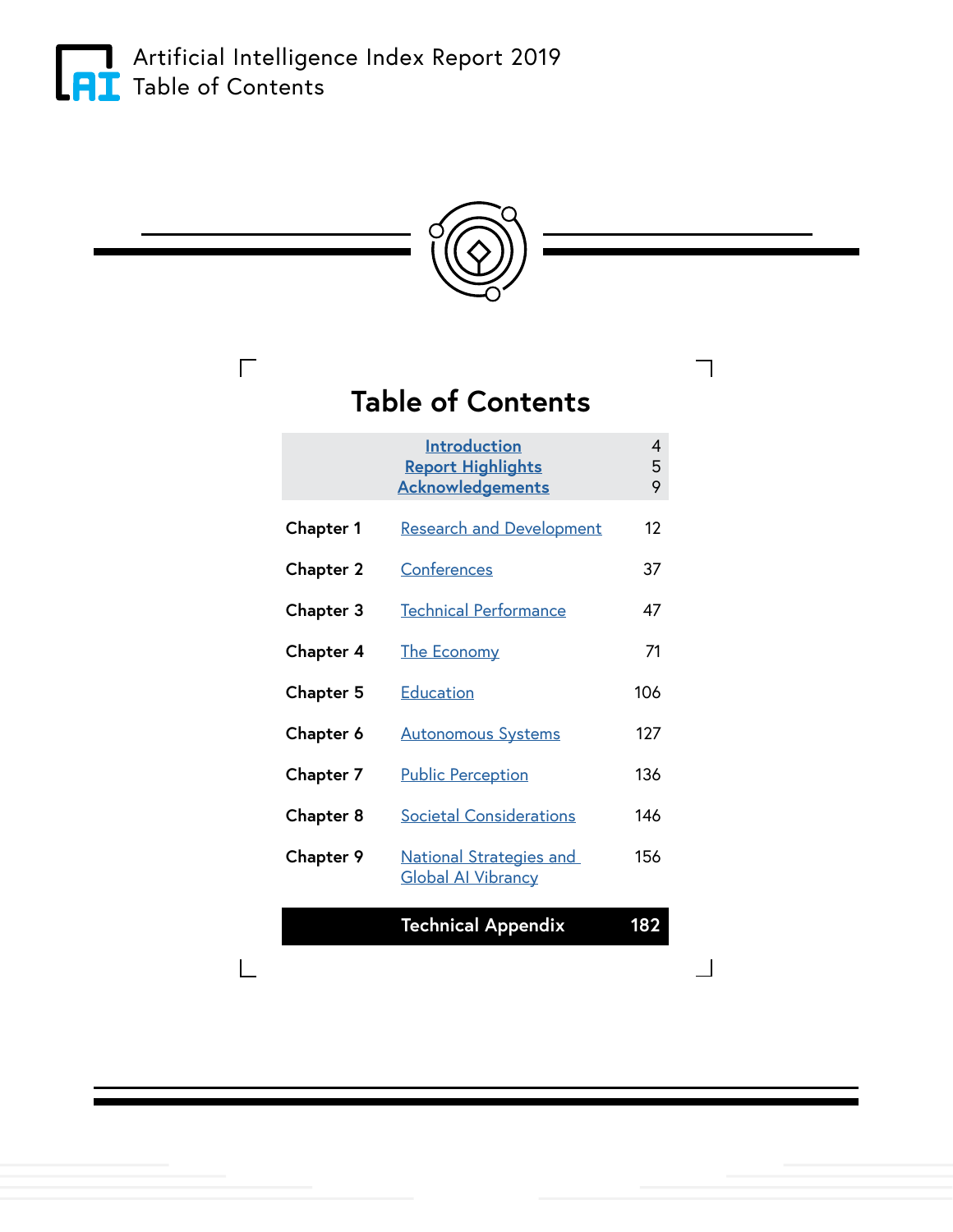## **1** Artificial Intelligence Index Report 2019 **AI** AI Index Report



#### **How to cite this Report:**

Raymond Perrault, Yoav Shoham, Erik Brynjolfsson, Jack Clark, John Etchemendy, Barbara Grosz, Terah Lyons, James Manyika, Saurabh Mishra, and Juan Carlos Niebles, "The AI Index 2019 Annual Report", AI Index Steering Committee, Human-Centered AI Institute, Stanford University, Stanford, CA, December 2019.

(c) 2019 by Stanford University, "The AI Index 2019 Annual Report" is made available under a Creative Commons Attribution-NoDerivatives 4.0 License (International) <https://creativecommons.org/licenses/by-nd/4.0/legalcode>

The AI Index is as an independent initiative at Stanford University's [Human-Centered Artificial Intelligence Institute \(HAI\)](http://hai.stanford.edu).

Stanford Human-Centered<br>Artificial Intelligence



The AI Index was conceived within the [One Hundred Year Study on AI \(AI100\)](https://ai100.stanford.edu/).

We thank your supporting partners



**We welcome feedback and new ideas for next year. Contact us at [AI-Index-Report@stanford.edu.](mailto:AI-Index-Report%40stanford.edu?subject=AI%20Index%20Feedback%20and%20New%20Ideas)**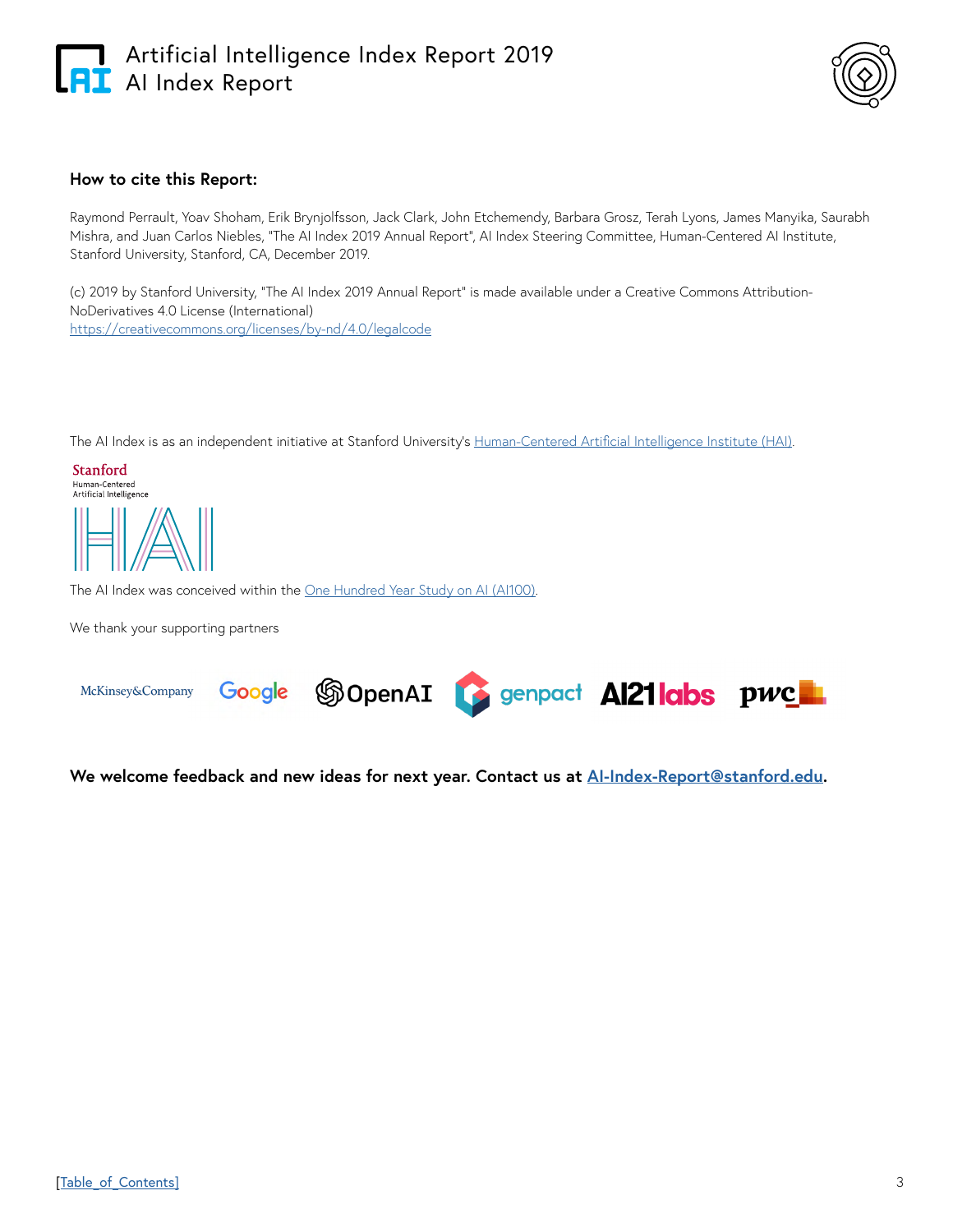<span id="page-4-0"></span>



## **Introduction to the AI Index 2019 Report**

The AI Index Report tracks, collates, distills, and visualizes data relating to artificial intelligence. Its mission is to provide unbiased, rigorously-vetted data for policymakers, researchers, executives, journalists, and the general public to develop intuitions about the complex field of AI. Expanding annually, the Report endeavors to include data on AI development from communities around the globe.

Before diving into the data, it is worth noting the following about the 2019 edition of the AI Index Report:

**1.** This edition tracks three times as many data sets as the 2018 edition. It includes an update of previous measures, as well as numerous new ones, across all aspects of AI: technical performance, the economy, societal issues, and more.

**2.** This volume of data is challenging to navigate. To help, we've produced a tool that provides a high-level global perspective on the data. The **Global AI Vibrancy Tool** [\(vibrancy.aiindex.org](http://vibrancy.aiindex.org)) compares countries' global activities, including both a cross-country perspective, as well as a country-specific drill down. Though it is tempting to provide a single ranking of countries, such comparisons are notoriously tricky. Instead, we've provided a tool for the reader to set the parameters and obtain the perspective they find most relevant when comparing countries. This tool helps dispel the common impression that AI development is largely a tussle between the US and China. Reality is much more nuanced. Our data shows that local centers of AI excellence are emerging across the globe. For example, Finland excels in AI education, India demonstrates great AI skill penetration, Singapore has well-organized government support for AI, and Israel shows a lot of private investment in AI startups per capita.

**3.** We are also releasing the **AI Index arXiv Monitor** [\(arxiv.aiindex.org\)](http://arxiv.aiindex.org), a tool to support research on current technological progress in AI via full-text searches of papers published on the pre-print repository.

Given that measurement and evaluation in complex domains remain fraught with subtleties, the AI Index has worked hard to avoid bias and seek input from many communities. As part of this effort, on October 30, 2019, the Stanford HAI-AI Index Workshop: **Measurement in AI Policy: Opportunities and Challenges [\(https://](https://hai.stanford.edu/ai-index/workshops) [hai.stanford.edu/ai-index/workshops\)](https://hai.stanford.edu/ai-index/workshops)** convened over 150 industry and academic experts from a variety of disciplines related to AI to discuss the many pressing issues that arise from data measurement of AI. The Workshop Proceedings will be available shortly [here](https://hai.stanford.edu/ai-index/workshops).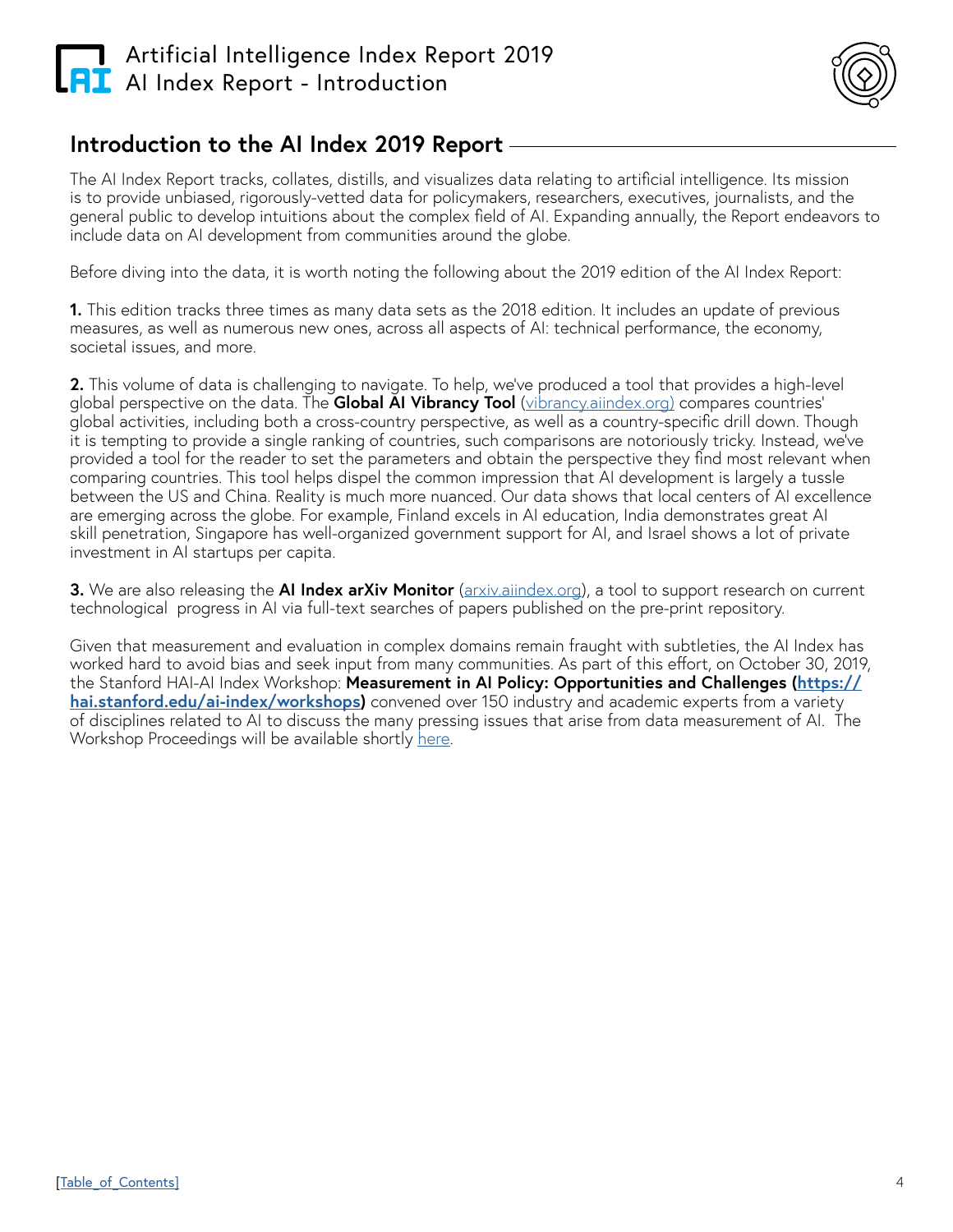

## <span id="page-5-0"></span>**AI Index 2019 Report Highlights**

Each of the nine chapters presents well-vetted data on important dimensions related to the activity in, and technical progress of artificial intelligence. Here is a sample of the findings.

## **1. Research and Development**

- **•** Between 1998 and 2018, the volume of peer-reviewed AI papers has grown by more than 300%, accounting for 3% of peer-reviewed journal publications and 9% of published conference papers.
- **•** China now publishes as many AI journal and conference papers per year as Europe, having passed the US in 2006. The Field-Weighted Citation Impact of US publications is still about 50% higher than China's.
- **•** Singapore, Switzerland, Australia, Israel, Netherlands, and Luxembourg have relatively high numbers of Deep Learning papers published on arXiv in per capita terms.
- **•** Over 32% of world AI journal citations are attributed to East Asia. Over 40% of world AI conference paper citations are attributed to North America.
- **•** North America accounts for over 60% of global AI patent citation activity between 2014-18.
- **•** Many Western European countries, especially the Netherlands and Denmark, as well as Argentina, Canada, and Iran show relatively high presence of women in AI research.

## **2. Conferences**

- **•** Attendance at AI conferences continues to increase significantly. In 2019, the largest, NeurIPS, expects 13,500 attendees, up 41% over 2018 and over 800% relative to 2012. Even conferences such as AAAI and CVPR are seeing annual attendance growth around 30%.
- **•** The WiML workshop has eight times more participants than it had in 2014 and AI4ALL has 20 times more alumni than it had in 2015. These increases reflect a continued effort to include women and underrepresented groups in the AI field.

#### **3. Technical Performance**

- **•** In a year and a half, the time required to train a large image classification system on cloud infrastructure In a year and a nan, the time required to giant a large linage classification system on cloud limastructure.<br>has fallen from about three hours in October 2017 to about 88 seconds in July, 2019. During the same period, the cost to train such a system has fallen similarly.
- **•** Progress on some broad sets of natural-language processing classification tasks, as captured in the SuperGLUE and SQuAD2.0 benchmarks, has been remarkably rapid; performance is still lower on some NLP tasks requiring reasoning, such as the AI2 Reasoning Challenge, or human-level concept learning task, such as the Omniglot Challenge.
- **•** Prior to 2012, AI results closely tracked Moore's Law, with compute doubling every two years. Post-2012, compute has been doubling every 3.4 months.

#### **4. Economy**

**•** Singapore, Brazil, Australia, Canada and India experienced the fastest growth in AI hiring from 2015 to 2019.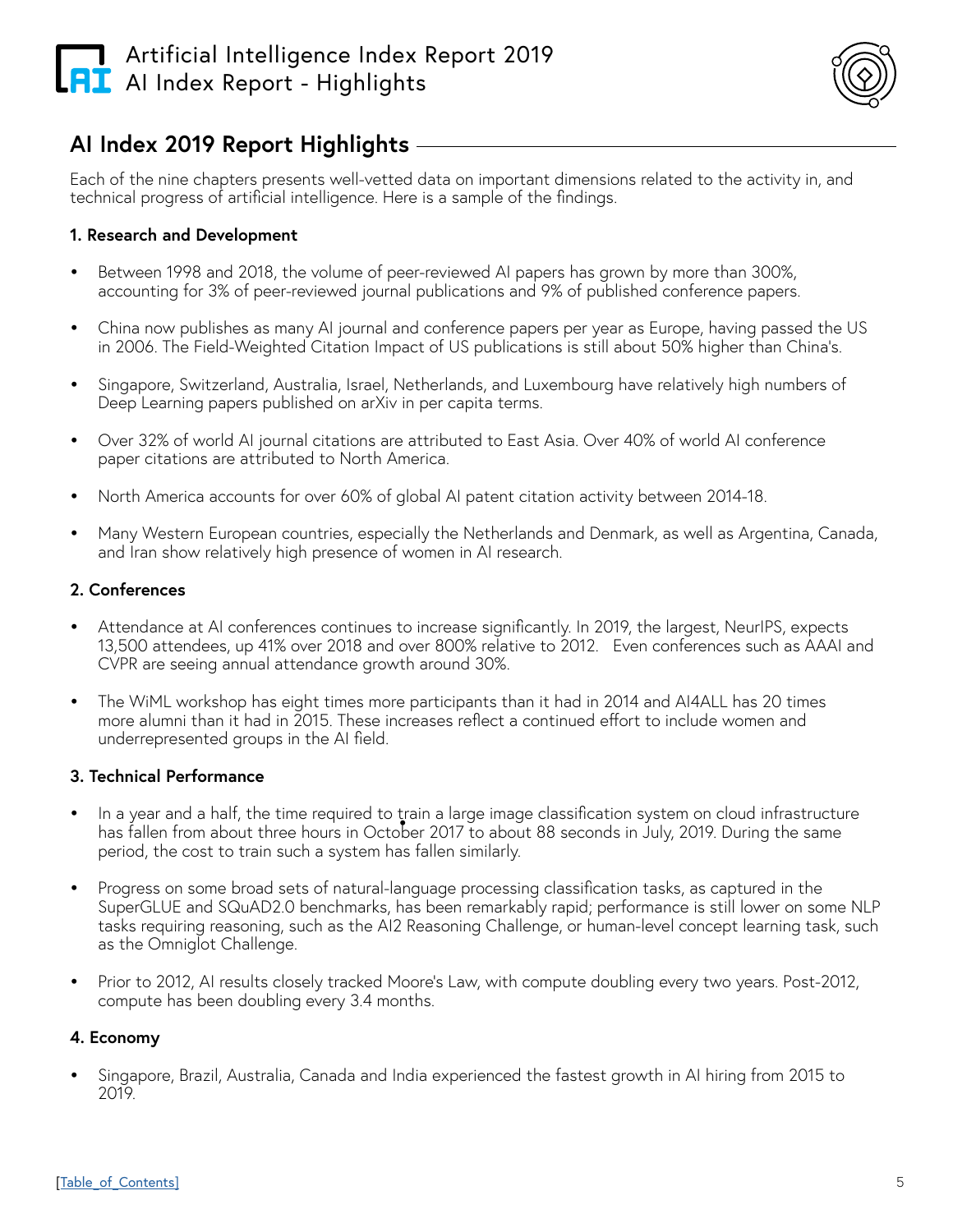

## **AI Index 2019 Report Highlights**

- **•** In the US, the share of jobs in AI-related topics increased from 0.26% of total jobs posted in 2010 to 1.32% in October 2019, with the highest share in Machine Learning (0.51% of total jobs). AI labor demand is growing especially in high-tech services and the manufacturing sector.
- **•** The state of Washington has the highest relative AI labor demand. Almost 1.4% of total jobs posted are AI jobs. California has 1.3%, Massachusetts 1.3%, New York 1.2%, the District of Columbia (DC) 1.1%, and Virginia has 1% online jobs posted in AI.
- **•** In the US, the share of AI jobs grew from 0.3% in 2012 to 0.8% of total jobs posted in 2019. AI labor demand is growing especially in high-tech services and the manufacturing sector.
- **•** In 2019, global private AI investment was over \$70B, with AI-related startup investments over \$37B, M&A \$34B, IPOs \$5B, and Minority Stake valued around \$2B.
- **•** Globally, investment in AI startups continues its steady ascent. From a total of \$1.3B raised in 2010 to over \$40.4B in 2018 (with \$37.4B in 2019 as of November 4th), funding has increased at an average annual growth rate of over 48%.
- **•** Autonomous Vehicles (AVs) received the largest share of global investment over the last year with \$7.7B (9.9% of the total), followed by Drug, Cancer and Therapy (\$4.7B, 6.1%), Facial Recognition (\$4.7B, 6.0%), Video Content (\$3.6B, 4.5%), and Fraud Detection and Finance (\$3.1B, 3.9%).
- **•** 58% of large companies surveyed report adopting AI in at least one function or business unit in 2019, up from 47% in 2018.
- **•** Only 19% of large companies surveyed say their organizations are taking steps to mitigate risks associated with explainability of their algorithms, and 13% are mitigating risks to equity and fairness, such as algorithmic bias and discrimination

## **5. Education**

- **•** Enrollment continues to grow rapidly in AI and related subjects, both at traditional universities in the US and internationally, and in online offerings.
- **•** At the graduate level, AI has rapidly become the most popular specialization among computer science PhD students in North America, with over twice as many students as the second most popular specialization (security/information assurance). In 2018, over 21% of graduating Computer Science PhDs specialize in Artificial Intelligence/Machine Learning.
- **•** In the US and Canada, the number of international PhD students graduating in AI continues to grow, and currently exceeds 60% of the PhDs produced from these programs (up from less than 40% in 2010).
- **•** Industry has become, by far, the largest consumer of AI talent. In 2018, over 60% of AI PhD graduates went to industry, up from 20% in 2004. In 2018, over twice as many AI PhD graduates went to industry as took academic jobs in the US.
- **•** In the US, AI faculty leaving academia for industry continues to accelerate, with over 40 departures in 2018, up from 15 in 2012 and none in 2004.
- **•** Diversifying AI faculty along gender lines has not shown great progress, with women comprising less than 20% of the new faculty hires in 2018. Similarly, the share of female AI PhD recipients has remained virtually constant at 20% since 2010 in the US.<sup>1</sup>

<sup>1</sup> Studies on participation of under-represented minorities coming in 2020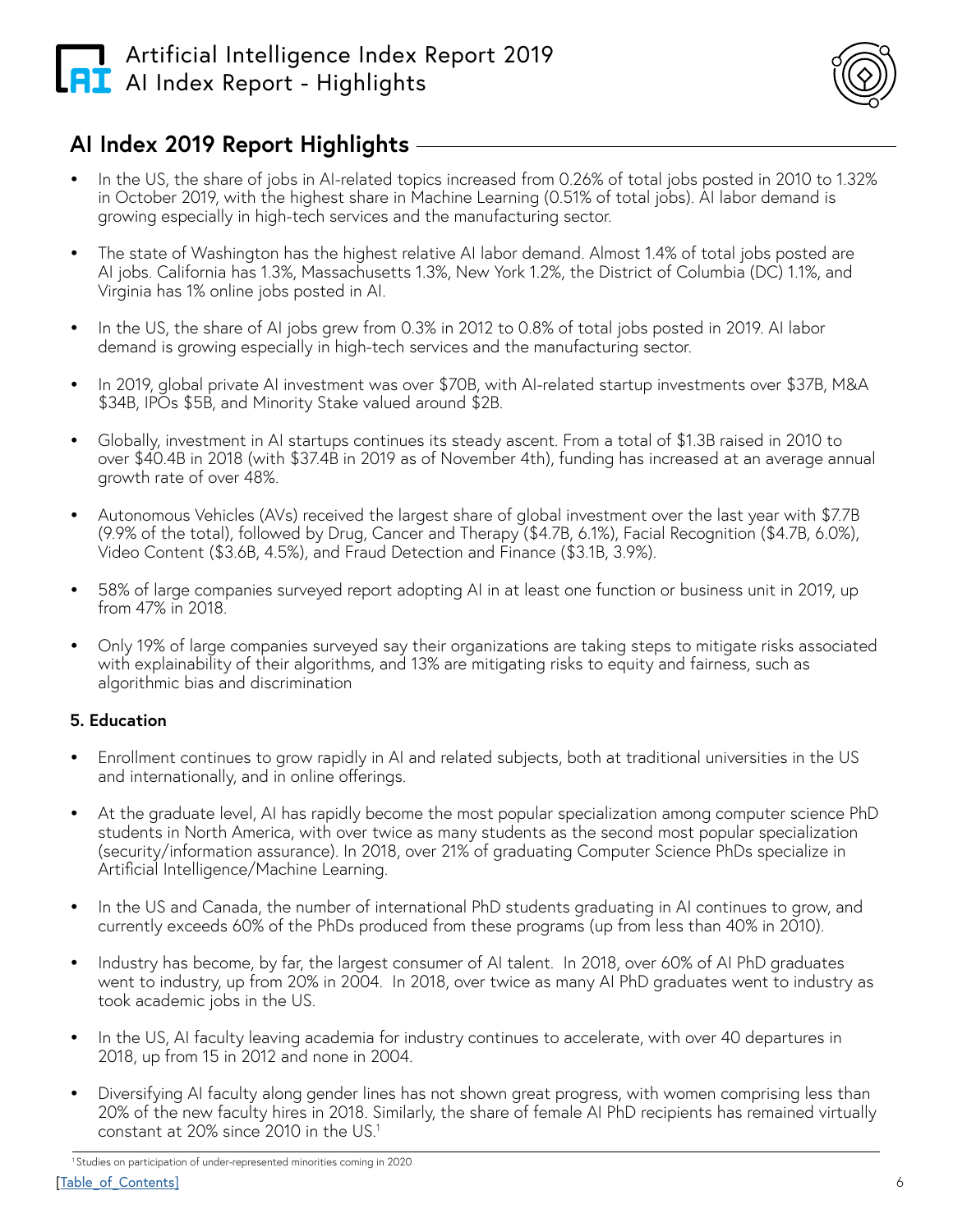



## **AI Index 2019 Report Highlights**

#### **6. Autonomous Systems**

**•** The total number of miles driven and total number of companies testing autonomous vehicles (AVs) in California has grown over seven-fold between 2015-2018. In 2018, the State of California licensed testing for over 50 companies and more than 500 AVs, which drove over 2 million miles.

#### **7. Public Perception**

- **•** Global central bank communications demonstrate a keen interest in AI, especially from the Bank of England, Bank of Japan, and the Federal Reserve.
- **•** There is a significant increase in AI related legislation in congressional records, committee reports, and legislative transcripts around the world.

#### **8. Societal Considerations**

- **•** Fairness, Interpretability and Explainability are identified as the most frequently mentioned ethical challenges across 59 Ethical AI principle documents.
- **•** In over 3600 global news articles on ethics and AI identified between mid-2018 and mid-2019, the dominant topics are framework and guidelines on the ethical use of AI, data privacy, the use of face recognition, algorithm bias and the role of big tech.
- **•** AI can contribute to each of the 17 United Nations (UN) Sustainable Development Goals (SDGs) through use cases identified to-date that address about half of the 169 UN SDG targets, but bottlenecks still need to be overcome to deploy AI for sustainable development at scale.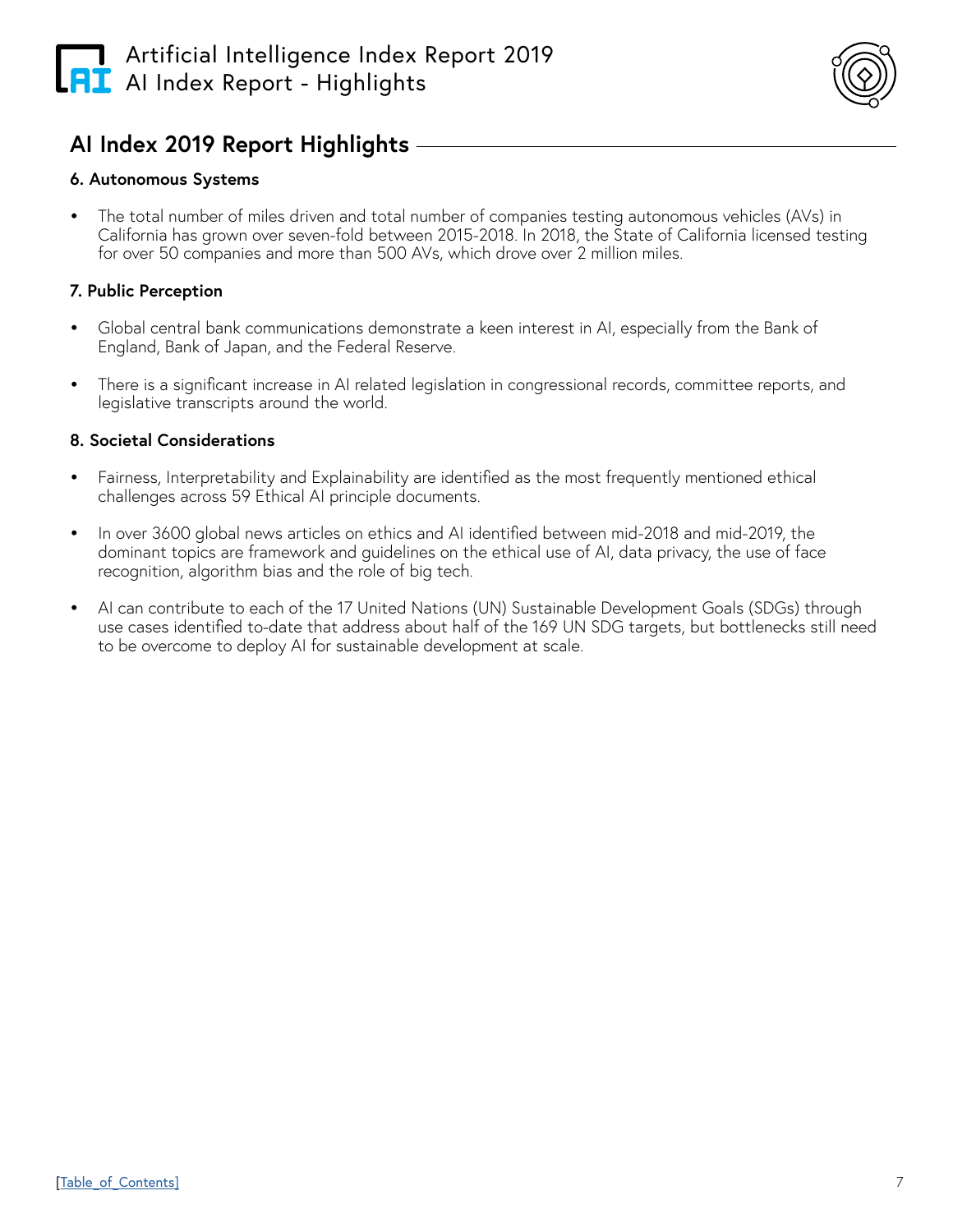



## **PUBLIC DATA AND TOOLS**

The AI Index 2019 Report supplements the main report with three additional resources: The raw data underlying the report, and two interactive tools, detailed below. We invite each member of the AI community to use these tools and data in a way most relevant to their work and interests.

## **Public Data**

The public data is available on [Google Drive](https://drive.google.com/drive/folders/1Tl2HyuXHTGufDTsF-h0cb0InlMD3gvSQ?usp=sharing). The [Graphics](https://drive.google.com/drive/folders/1LZzGSXr_N22vudJvlcUtmXHN6mayk0KC?usp=sharing) folder provides hi-res images for all the charts.

The **[Technical Appendix](#page--1-0)** contains sources, methodologies, and nuances.

#### **Tools**

- **•** For those who want to focus on the extensive global data included in the report, we offer for the first time the Global AI Vibrancy Tool - [vibrancy.aiindex.org](http://vibrancy.aiindex.org) - an interactive tool that compares countries across 34 indicators, including both a cross-country perspective and an intra-country drill down.
- **•** The AI Index arXiv Monitor - [arxiv.aiindex.org](http://arxiv.aiindex.org)  is another tool that enables search of the full text of papers published to this pre-print repository, providing the most up-to-date snapshot of technical progress in AI.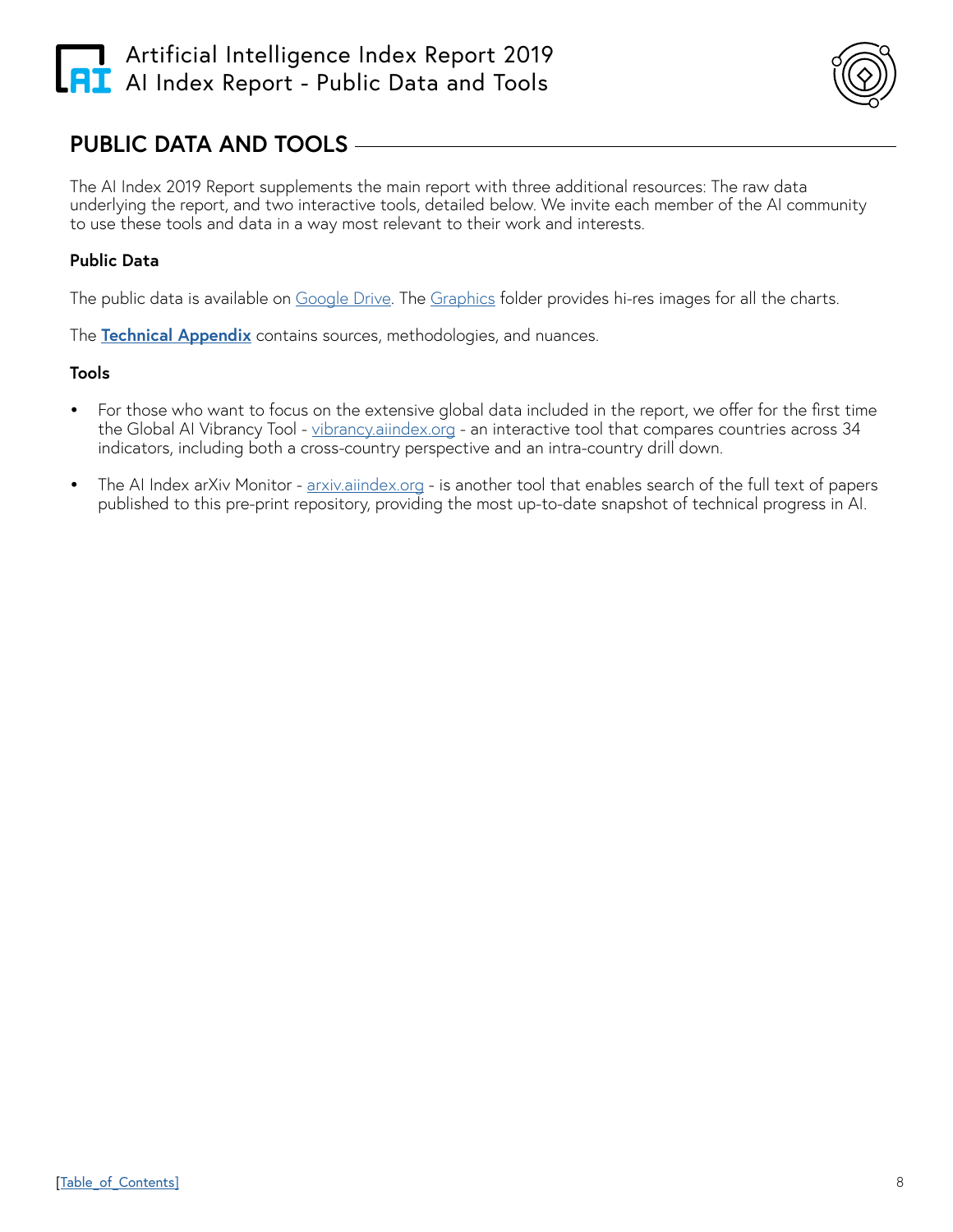## <span id="page-9-0"></span>Artificial Intelligence Index Report 2019 **AT** Acknowledgements



# **Acknowledgements**

We appreciate the individuals who provided data, advice, and expert commentary for inclusion in the AI Index 2019 report (in alphabetic organization order):

arXiv Paul Ginsparg, Joe Halpern

BloombergGOV Chris Cornillie

BurningGlass Technologies Bledi Taska, Layla O'Kane

Campaign to Stop Killer Robots Marta Kosmyna

Computing Research Association (CRA) Andrew Bernat, Susan Davidson, Betsy Bizot

Coursera Vinod Bakthavachalam, Eva Nierenberg

Elsevier Maria de Kleijn, Clive Bastin, Sarah Huggett, Mark Siebert, Jörg Hellwig

GDELT Project Kalev Leetaru

Indeed Carrie Engel

Intento Konstantin Savenkov, Grigory Sapunov

International Federation of Robotics Susanne Bieller

Joint Research Center, European Commision Alessandro Annoni, Giuditta DePrato

LinkedIn Guy Berger, Di Mo, Mar Carpanelli, Virginia Ramsey

**Metaculus** Ben Goldhaber, Jacob Lagerros

McKinsey Global Institute Monique Tuin, Jake Silberg

Microsoft Academic Graph (MAG) Kuansan Wang, Iris Shen, Yuxiao Dong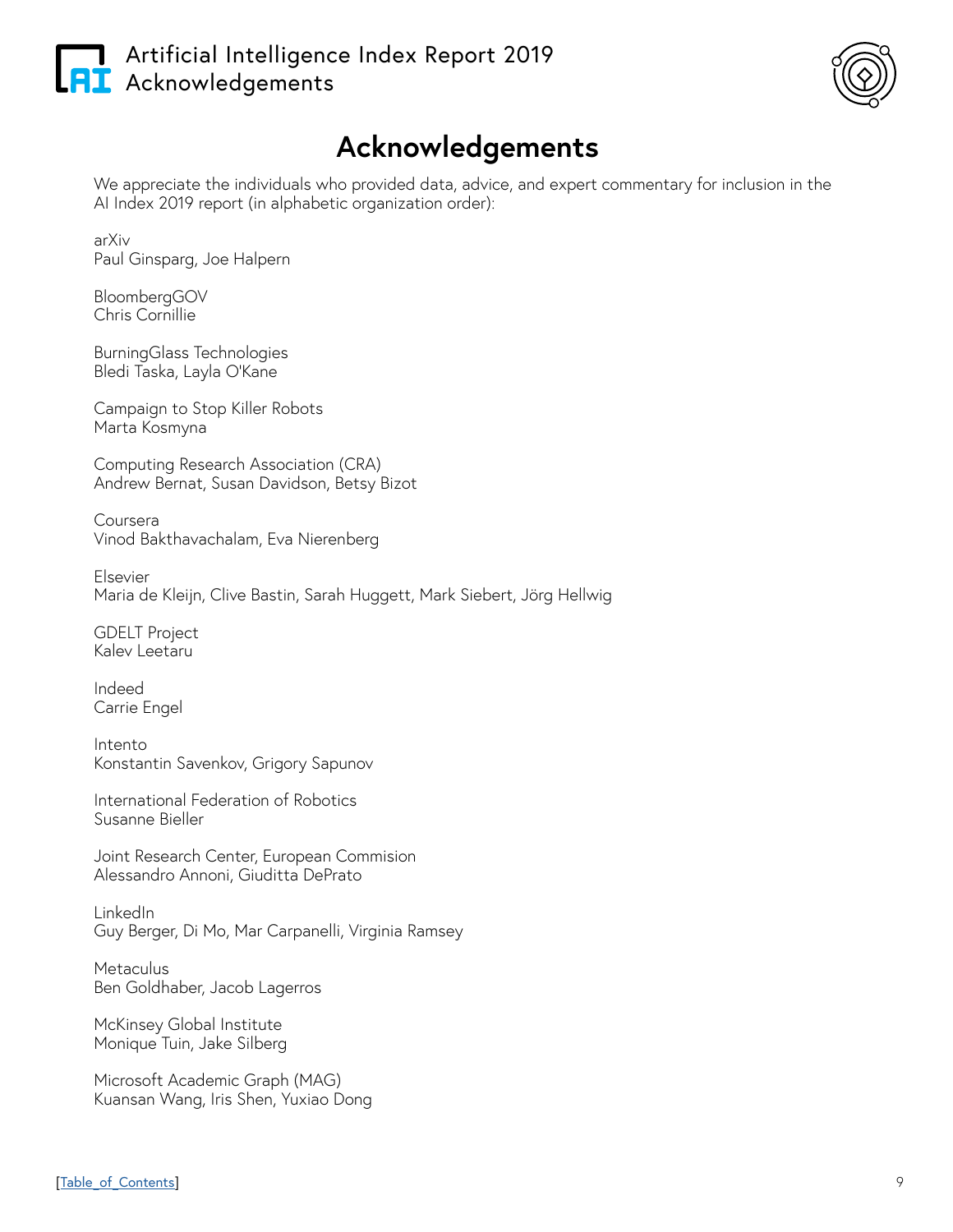## Artificial Intelligence Index Report 2019 **RI** Acknowledgements



NESTA Juan Mateos-Garcia, Kostas Stathoulopoulos, Joel Klinger

Paperwithcode Robert Stojnic

PricewaterhouseCoopers (PwC) Anand Rao, Ilana Golbin, Vidhi Tembhurnikar

Quid Cara Connors, Julie Kim, Daria Mehra, Dan Buczaczer, Maggie Mazzetti

RightsCon Nikki Gladstone, Fanny Hidvégi, Sarah Harper

Stanford University Percy Liang, Mehran Sahami, Dorsa Sadigh, James Landay

Stockholm International Peace Research Institute (SIPRI) Vincent Boulanin, Maaike Verbruggen

Udacity Leah Wiedenmann and Rachel Kim

All the conference and university contributors; AI4All board; Bloomberg Philanthropies; WiML board;

Pedro Avelar (UFRGS), Dhruv Batra (Georgia Tech / FAIR); Zoe Bauer; Sam Bowman (NYU); Cody Coleman (Stanford); Casey Fiesler (University of Colorado Boulder); Brenden Lake (NYU); Calvin LeGassick; Natalie Garrett (University of Colorado Boulder); Bernard Ghanem (King Abdullah University of Science and Technology); Carol Hamilton (AAAI); Arthur Jago (University of Washington Tacoma); Zhao Jin (University of Rochester); Lars Kotthoff (University of Wyoming); Luis Lamb (Federal University of Rio Grande do Sul); Fanghzhen Lin (Hong Kong University of Science and Technology); Don Moore (UC Berkeley Haas School of Business), Avneesh Saluja (Netflix), Marcelo Prates (UFRGS), Michael Gofman (University of Rochester); Roger McCarthy (McCarthy Engineering); Devi Parikh (Georgia Tech / FAIR); Lynne Parker (White House Office of Science and Technology Policy); Daniel Rock (MIT); Ayush Shrivastava (Georgia Tech College of Computing); Cees Snoek (University of Amsterdam); Fabro Steibel (ITS-RIO); Prasanna Tambe (Wharton); Susan Woodward (Sandhill Econometrics); Chenggang Xu (Cheung Kong Graduate School of Business).

[Matthew Kenney](http://matthewkenney.site/about.html) (Duke University) built the arXiv search engine tool. Tamara Pristc (Stanford) and Agata Foryciarz (Stanford) provided research contributions. Biswas Shrestha (Stanford) supported editing. Special thank you to Monique Tuin (McKinsey Global Institute) for invaluable comments and feedback.

[Michael Chang](http://www.michaelchang.us/) (graphic design and cover art), [Kevin Litman-Navarro](https://kevinlitman-navarro.github.io/) (data visualization), [Ruth Starkman](https://undergrad.stanford.edu/people/ruth-starkman) (editor) and Biswas Shrestha (Stanford) were integral to the daily production of the report.